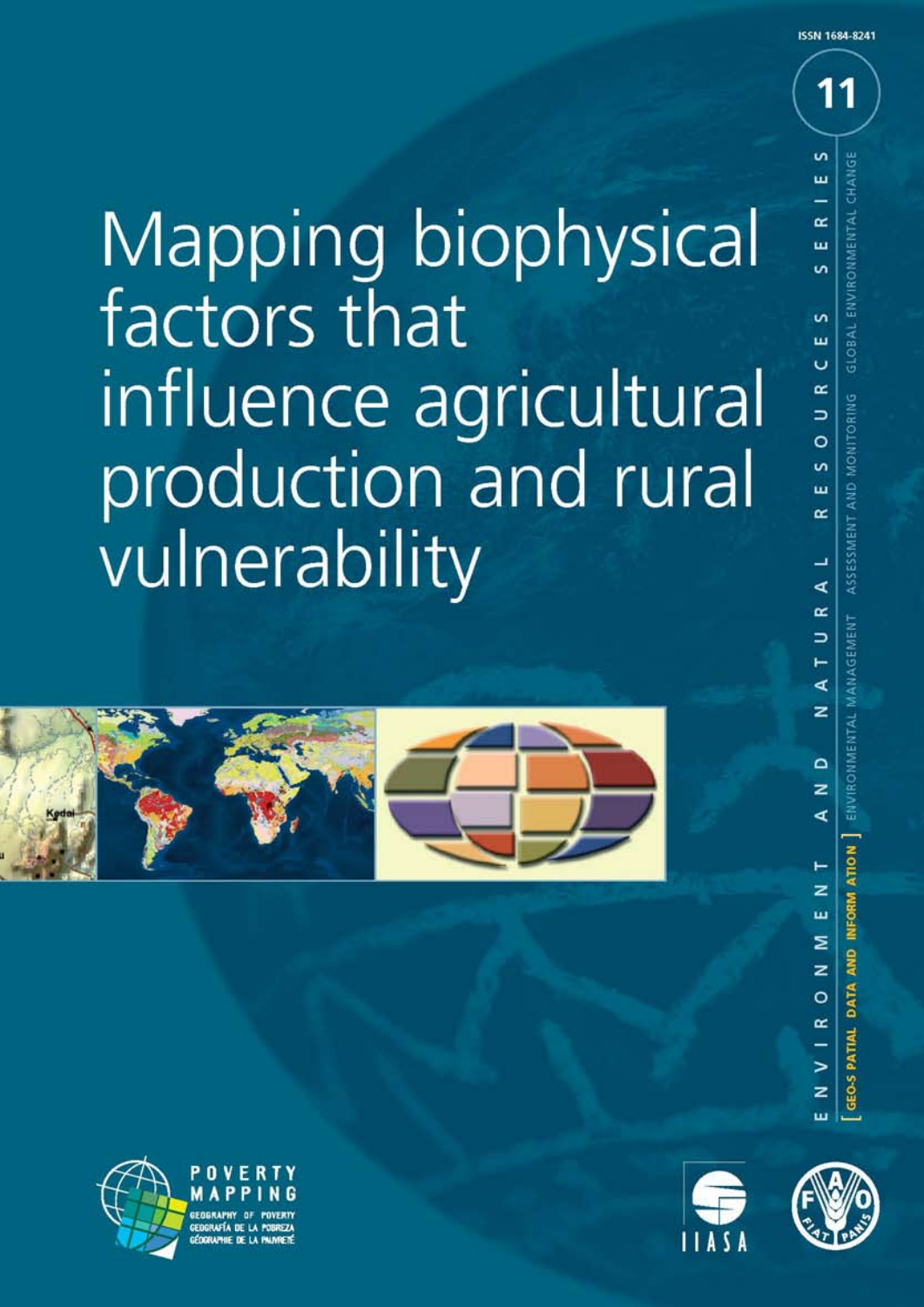

# Mapping biophysical factors that influence agricultural production and rural vulnerability

Harrij van Velthuizen Barbara Huddleston Günther Fischer Mirella Salvatore Ergin Ataman Freddy O. Nachtergaele Marina Zanetti Mario Bloise

and FAO GIS specialists: Antonello Antonicelli Judith Bel Anna De Liddo Paola De Salvo Gianluca Franceschini



**11** $\cup$ E N V I R O N M E N T A N D N A T U R A L R E S O U R C E S S E R 1 E S<br>[ **geo-spatial data and information** ] environmental management assessment and monitoring global environmental change CHANG  $\mathbf{L}$ ENVIRONMENTAL œ  $\mathbf{L} \mathbf{L}$  $\cup$  $\cup$ GLOBAL ШJ Ū  $\sim$ ASSESSMENT AND MONITORING  $\Rightarrow$  $\bigcirc$  $\cup$  $\pm 1$  $\cong$  $\prec$  $\leq$ ENVIRONMENTAL MANAGEMENT  $\Rightarrow$  $\prec$  $\geq$  $\triangle$  $\geq$  $\leq$ GEO-SPATIAL DATA AND INFORMATION  $\overline{z}$  $\bar{\Xi}$ Σ  $\geq$  $\overline{O}$  $\approx$  $\geq$  $\geq$  $\pm 1$ 

**Food and Agriculture Organization of the United Nations** and **International Institute for Applied Systems Analysis,** Rome 2007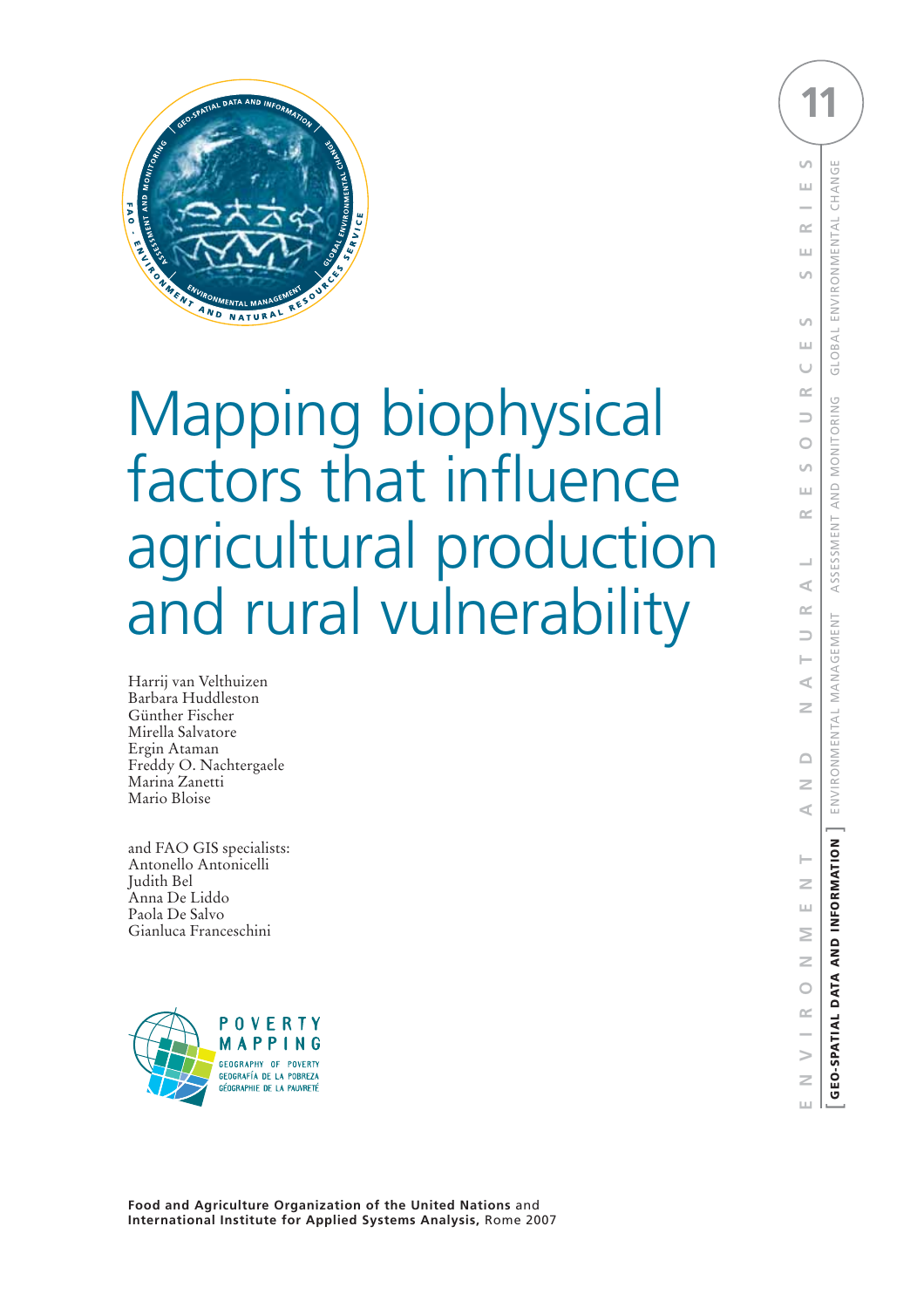**Ideas contained in this document are solely those of the authors and do not necessarily represent the views of FAO or IIASA. The conclusions given in this report are considered appropriate at the time of its preparation. They may be modified in the light of further knowledge gained at subsequent stages of the project.**

The designations employed and the presentation of material in this information product do not imply the expression of any opinion whatsoever on the part of the Food and Agriculture Organization of the United Nations or the International Institute of Applied Systems Analysis concerning the legal or development status of any country, territory, city or area or of its authorities, or concerning the delimitation of its frontiers or boundaries.

ISBN 978-92-5-105689-9

All rights reserved. Reproduction and dissemination of material in this information product for educational or other non-commercial purposes are authorized without any prior written permission from the copyright holders provided the source is fully acknowledged. Reproduction of material in this information product for resale or other commercial purposes is prohibited without written permission of the copyright holders.

Applications for such permission should be addressed to:

Chief Electronic Publishing Policy and Support Branch Communication Division FAO Viale delle Terme di Caracalla 00153 Rome Italy

or by e-mail to: copyright@fao.org

**© FAO & IIASA 2007**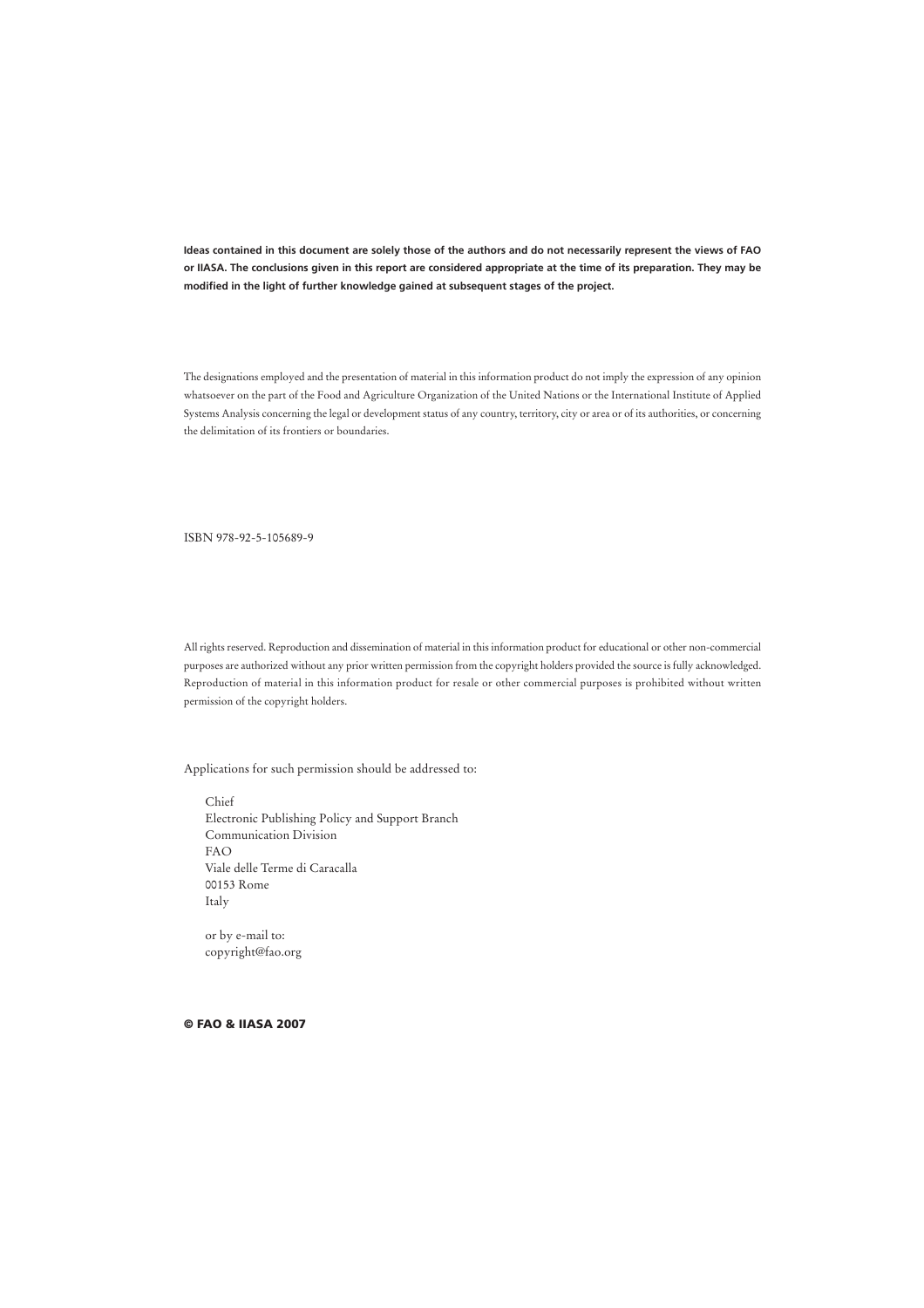# **FOREWORD**

GIS technology provides the tools for integration of environmental and socio-economic geospatial data through space and time, allowing possibilities for assessment, monitoring, and change detection in both human and natural systems.

This publication, jointly prepared by FAO and IIASA, explains the GIS-based methodologies used for constructing a set of databases relating to biophysical factors that influence agricultural production and rural vulnerability and shows the distribution of rural populations in various agro-ecological environments. The databases themselves have been released by FAO as part of a larger collection – the *Food Insecurity, Poverty and Environment Global GIS Database (FGGD)* – which is available as a digital atlas on two DVDs, with an accompanying hardcopy version.

We are confident that continued application of such GIS-based analysis techniques will not only deepen our understanding of the links between poverty and the environment, but will also prove to be of immediate use to those concerned with improving living conditions in vulnerable environments in a sustainable manner.

FAO is grateful to the Government of Norway for the encouragement and funding it has provided for this work.

 $9.3.7.46$ 

Jeffrey B. Tschirley Chief, Climate Change and Bioenergy Division, FAO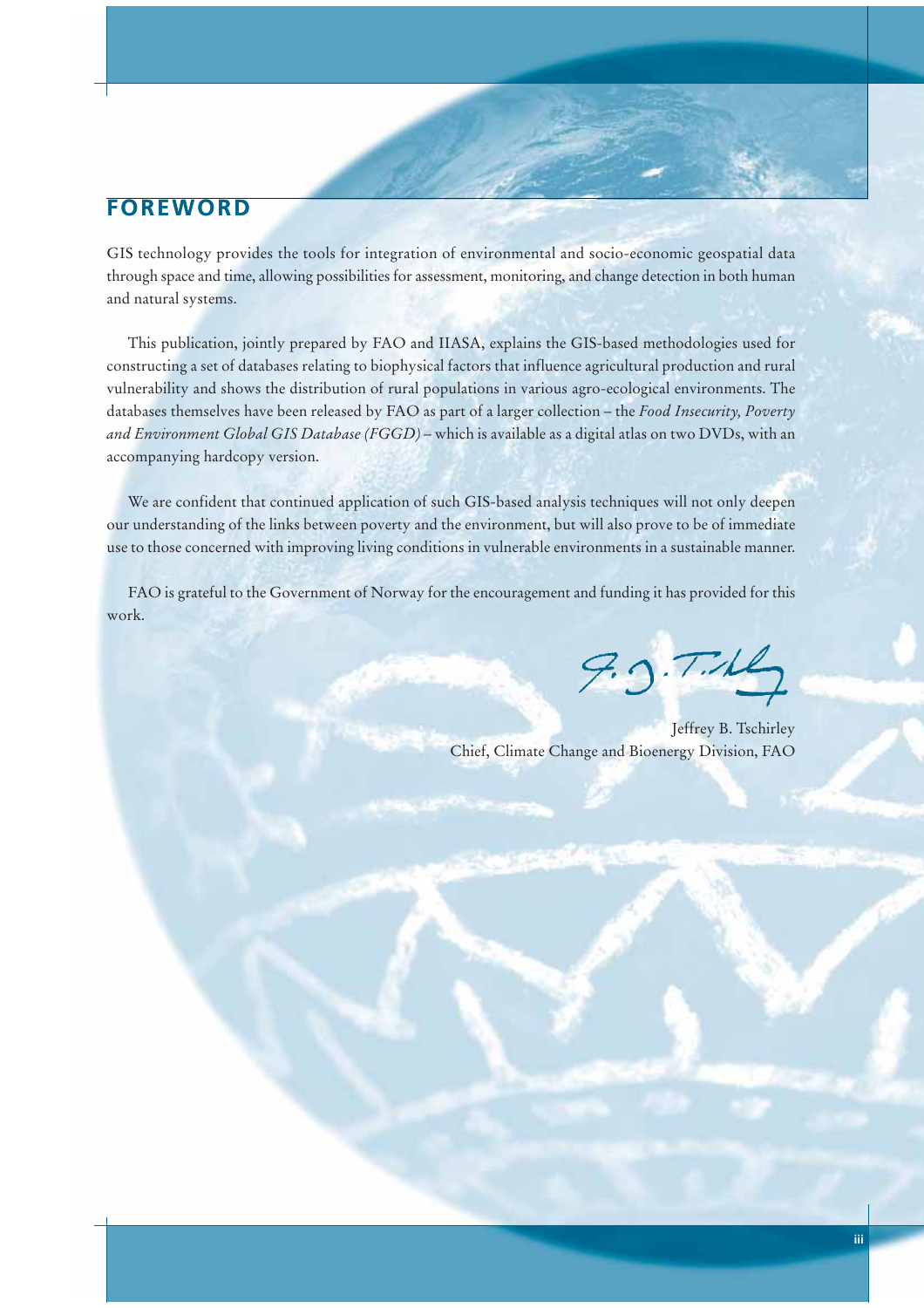# **ABSTRACT**

This monograph is part of a series of reports that explain how techniques of spatial analysis can be used to investigate poverty and environment links worldwide. It combines rural population distribution data contained in the global rural population database for the year 2000 (FAO, 2005) with methods and results of the *Global agro-ecological assessment for agriculture in the 21st Century* (Fischer *et al.*, 2002), in order to estimate the distribution of the world's rural population by agricultural suitability class, land use category and type of farming system. Refinements in GIS databases and analysis techniques have been developed collaboratively by FAO and IIASA in the project *Improving Methods for Poverty and Food Insecurity Mapping and its Use at Country Level*, which was jointly implemented by FAO, UNEP/GRID-Arendal and CGIAR centers and funded by the Government of Norway. The report considers the constraints imposed by environmental conditions at different levels of human input, evaluates agricultural production potential of the world's land area at a resolution of 5 arc-minutes (about 85 square kilometre at the equator), and reports on rural habitation in relation to agricultural production potential, land use patterns and farming systems. Other related reports are: *A geospatial framework for the analysis of poverty and environment links, Mapping global urban and rural population distributions and Food Insecurity, Poverty and Environment Global GIS Database (FGGD) and Digital Atlas for the Year 2000*.

**Mapping biophysical factors that influence agricultural production and rural vulnerability**

by Harrij van Velthuizen, Barbara Huddleston, Günther Fischer, Mirella Salvatore, Ergin Ataman, Freddy O. Nachtergaele, Marina Zanetti and Mario Bloise

96 pages, 5 boxes, 3 figures, 28 tables, 57 maps.

Environment and Natural Resources Series No. 11, FAO, Rome 2007

### **Keywords**:

Global agro-ecological zones, GAEZ, AEZ, productivity potential, suitability, rural population, GIS, land cover, farming system, environmental constraint, poverty mapping

**This series replaces the following:** Environment and Energy Series Remote Sensing Centre Series Agrometeorology Working Paper

A list of documents published in the above series and other information can be found at the Web site: **www.fao.org/sd/enpub1\_en.htm**

**v**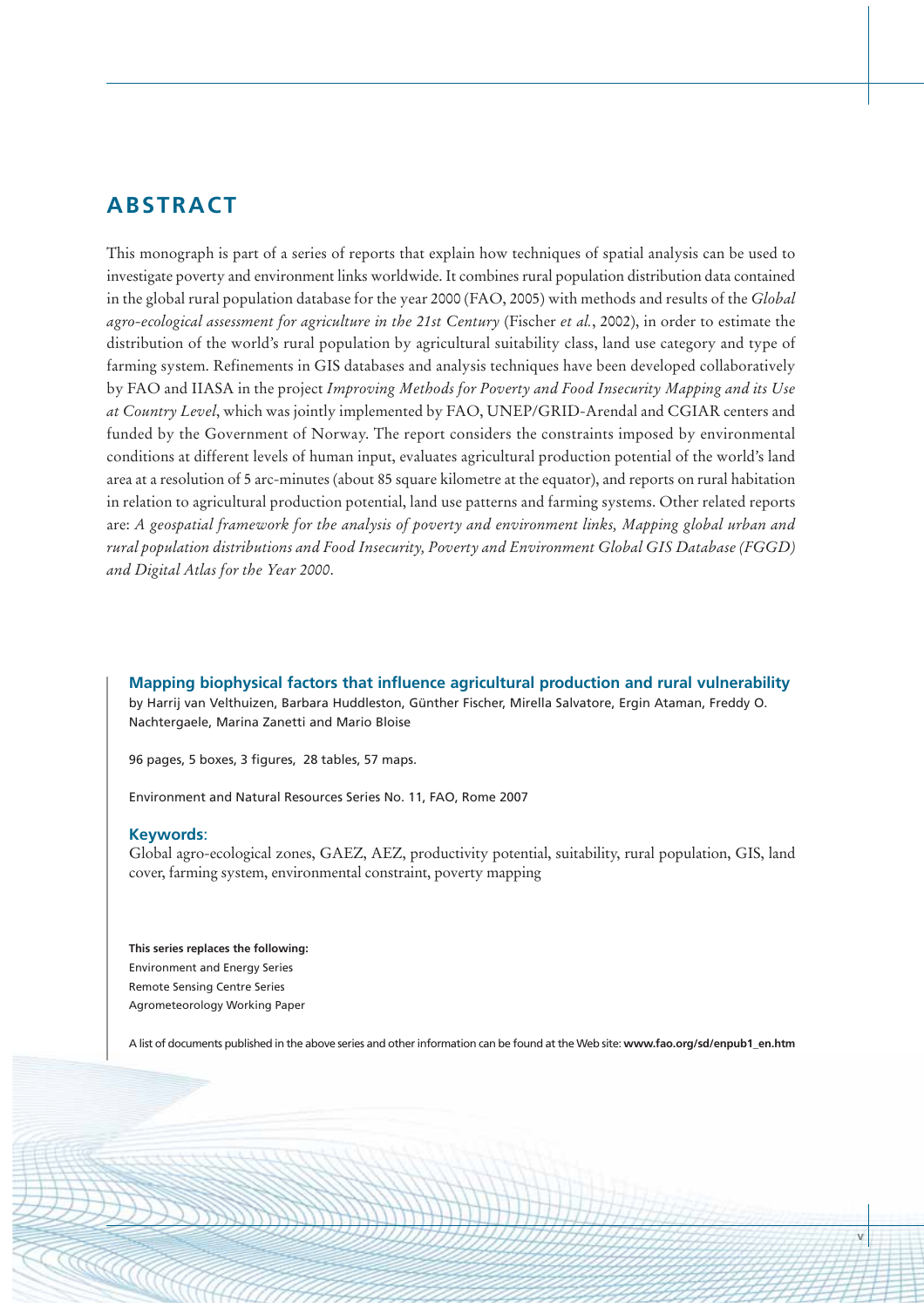# **ACKNOWLEDGEMENTS**

The authors have benefited from the continuous technical advice and counsel of many colleagues in FAO, IIASA, IFPRI and other organizations. Special thanks go to the following individuals for their technical advice, assistance for improving the document and/or providing maps and data: Jelle Bruinsma, FAO/ESDG; John Dixon, CIMMYT; Jippe Hoogeveen, FAO/AGLW; Tim Robinson, FAO/AGAL; Kate Sebastian, IFPRI; Jan Slingenbergh, FAO/AGAH.

# **About the authors**

The authors are affiliated with the institutions below: Harrij van Velthuizen, International Institute for Applied Systems Analysis (IIASA) Barbara Huddleston, Environment and Natural Resources Service (SDRN), FAO Günther Fischer, International Institute for Applied Systems Analysis (IIASA) Mirella Salvatore, Environment and Natural Resources Service (SDRN), FAO Ergin Ataman, Environment and Natural Resources Service (SDRN), FAO Freddy O. Nachtergaele, Land and Plant Nutrition Management Service (AGLL), FAO Marina Zanetti, Environment and Natural Resources Service (SDRN), FAO Mario Bloise, Environment and Natural Resources Service (SDRN), FAO

**]**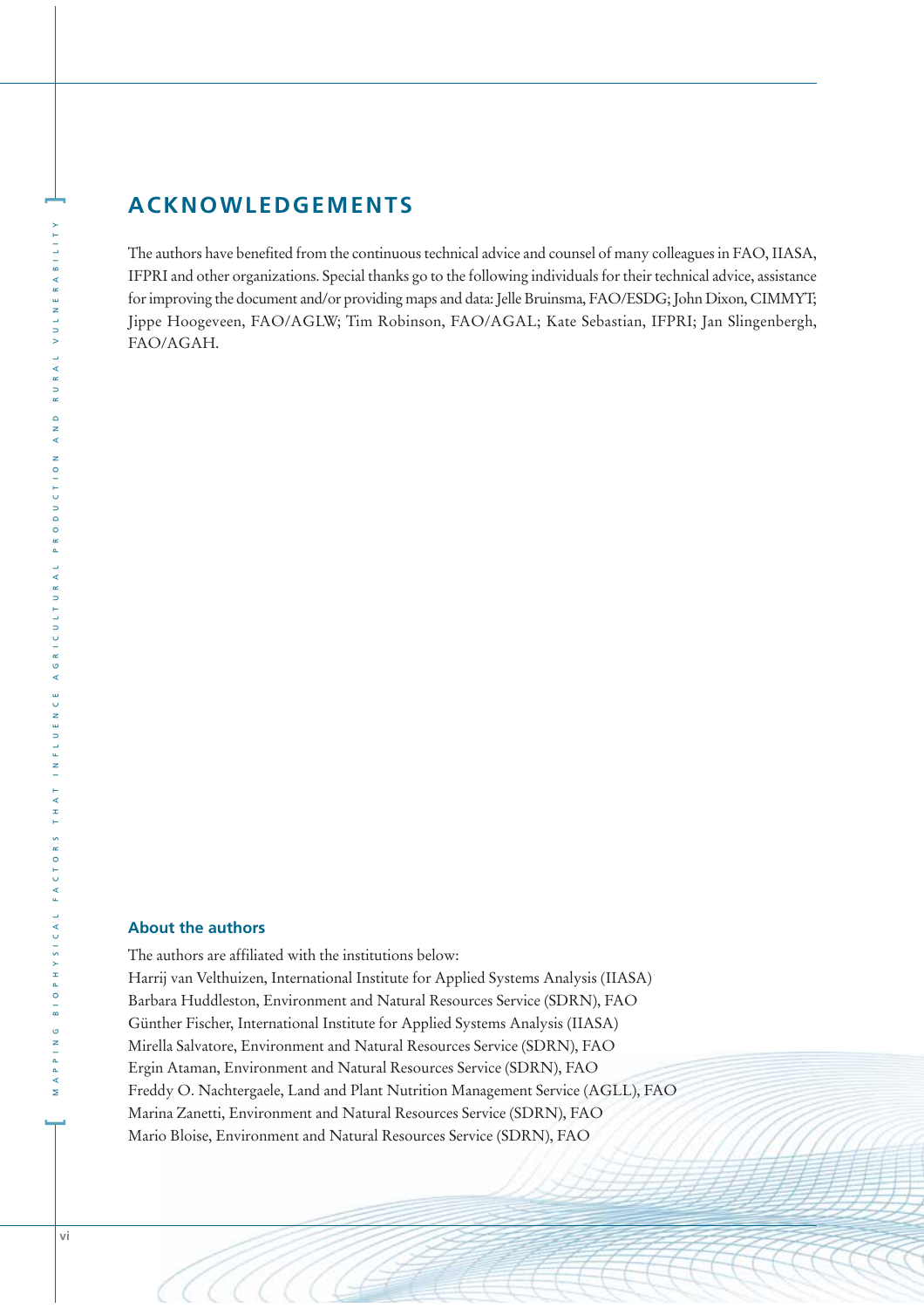# **CONTENTS**

### **iii Foreword**

- **v Abstract**
- **vi Acknowledgements**
- **xii Acronyms**

#### **1 1. INTRODUCTION**

# **3 2. POPULATION AND HUMAN SETTLEMENTS**

- **3 2.1 Distinguishing urban and rural area**
- **3 2.2 Estimating the distribution of rural population**
- **4 2.3 Size of excluded area and population**

# **5 3. ENVIRONMENTAL CONDITIONS AND CONSTRAINTS**

#### **5 3.1 Climate**

- 5 3.1.1 Thermal climates
- 7 3.1.2 Length of growing period zones
- 8 3.1.3 Climate variability
- 9 3.1.4 Climate constraints
- **10 3.2 Soils**
- 10 3.2.1 Soil types and qualities
- 12 3.2.2 Soil constraints
- **13 3.3 Terrain slope**
- 13 3.3.1 Terrain slope classes
- 13 3.3.2 Terrain slope constraints
- **15 3.4 Environmental constraints to rainfed agriculture**
- 15 3.4.1 Global occurrence of combined constraints
- 19 3.4.2 Distribution of rural population by constraint class

#### **21 4. LAND PRODUCTIVITY POTENTIALS**

#### **21 4.1 Procedure for estimating productivity potential of land for rainfed crops and pasture**

- 21 4.1.1 Definition of land utilization types (LUTs)
- 23 4.1.2 Estimation of maximum attainable and long-term achievable crop yields
- 24 4.1.3 Estimation of land productivity potential for rainfed cereals
- 24 4.1.4 Variability of rainfed cereal production
- 26 4.1.5 Estimation of crop and pasture suitability indices
- **27 4.2 Suitability of currently available land for rainfed crops and pasture**
- 27 4.2.1 Estimation of land area currently available for rainfed agriculture
- 27 4.2.2 Suitability results
- 29 4.2.3 Multiple cropping zones
- **30 4.3 Productivity potential of currently available land for rainfed crops and pasture**
- 30 4.3.1 Productivity potential for rainfed crops with maximizing technology mix
- 32 4.3.2 Productivity potential of currently available land for rainfed pasture
- **34 4.4 Distribution of rural population on currently available agricultural land**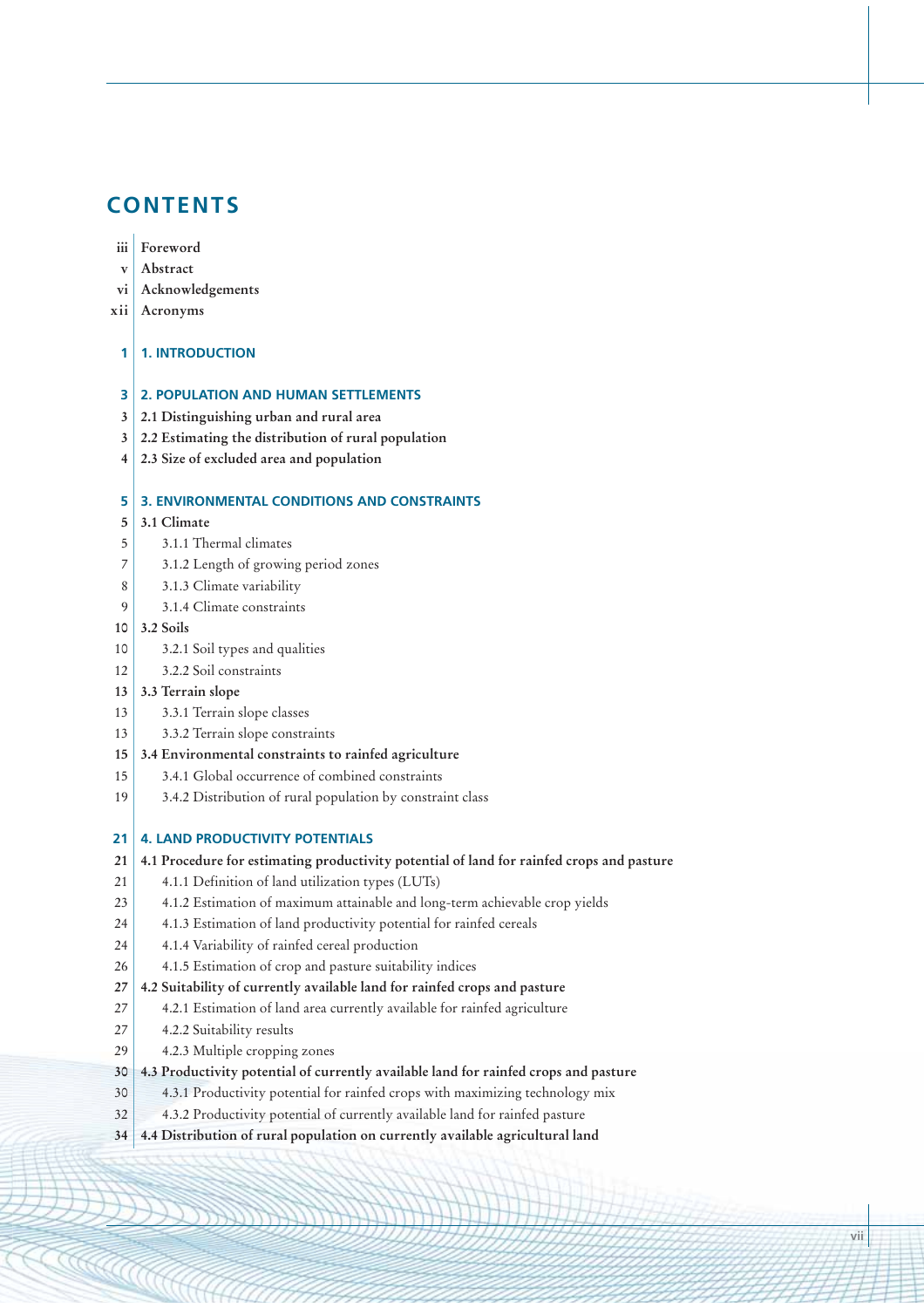### **39 5. PRODUCTIVITY POTENTIALS IN MAJOR FARMING SYSTEMS OF DEVELOPING AND TRANSITION COUNTRIES**

- **39 5.1 Farming system zones of developing and transition countries**
- **40 5.2 Distribution of suitable area, current land cover and rural population by major farming system class in developing and transition countries**

### **45 REFERENCES**

# **ANNEX I**

**47 The agro-ecological zones (AEZ) methodology** 

### **ANNEX II**

- **49 Global land cover and availability of land for rainfed agriculture**
- **54 A.2.1 Method used to estimate the distribution of global land cover**
- **54 A.2.2 Method used to estimate land currently available for rainfed agriculture**

# **ANNEX III**

**57 Suitability of currently available land for crop groups** 

### **ANNEX IV**

**67 Main characteristics of farming systems**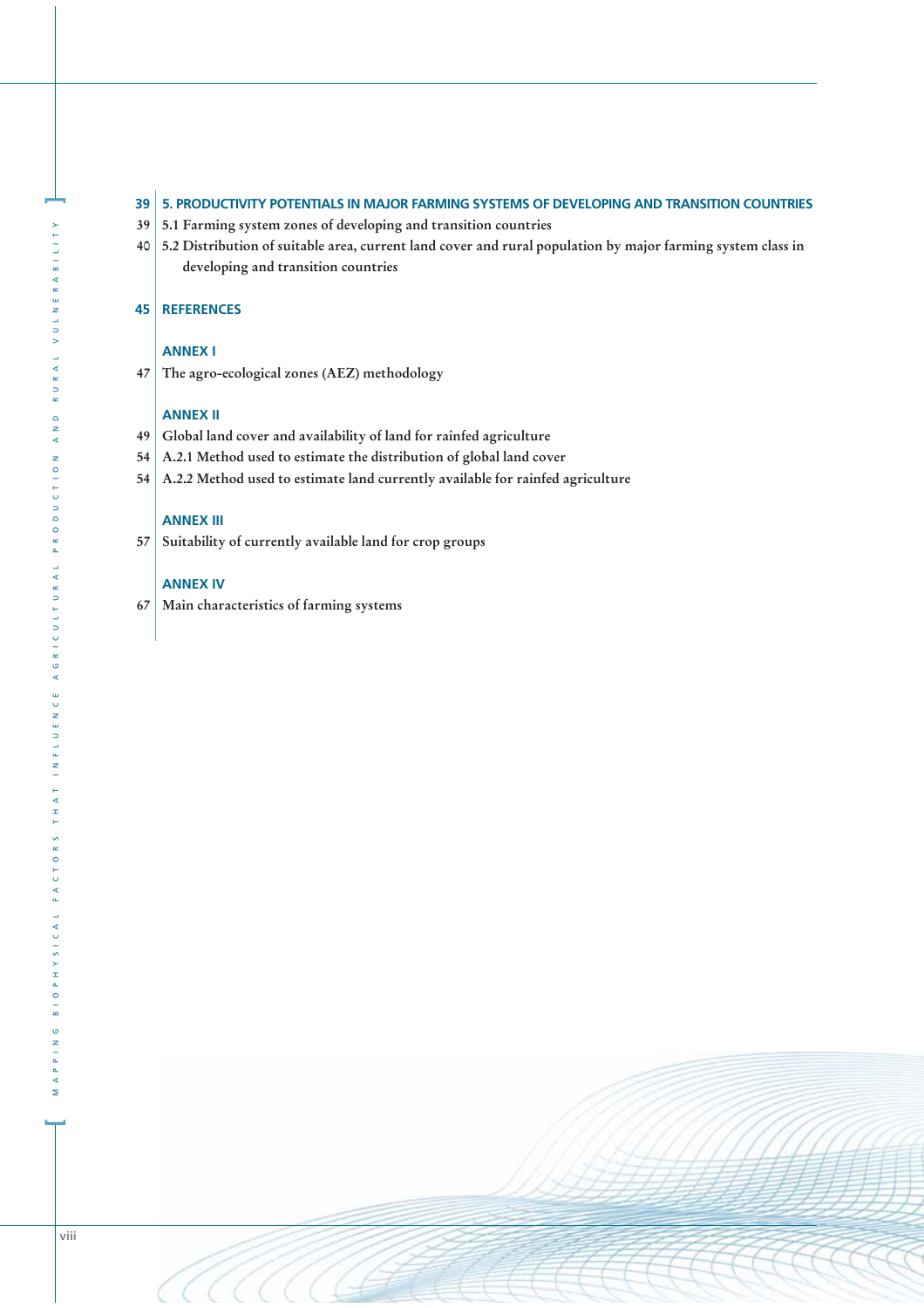# **LIST OF BOXES, FIGURES, TABLES AND MAPS**

|         | <b>BOXES</b><br>Box 3.1 | Classification of thermal climates                                                                                                                                                   |
|---------|-------------------------|--------------------------------------------------------------------------------------------------------------------------------------------------------------------------------------|
| 6<br>23 | <b>Box 4.1</b>          |                                                                                                                                                                                      |
| 27      | Box 4.2                 | Assumed levels of inputs and management in farming systems under three input scenarios<br>Crop and pasture suitability classes                                                       |
| 34      | Box 4.3                 | Combined agricultural suitability classes                                                                                                                                            |
| 49      | <b>Box A2.1</b>         | Degree of dominance of land cover types                                                                                                                                              |
|         |                         |                                                                                                                                                                                      |
|         |                         |                                                                                                                                                                                      |
|         | <b>FIGURES</b>          |                                                                                                                                                                                      |
| 1       | Figure 1.1              | The AEZ framework                                                                                                                                                                    |
| 28      | Figure 4.1              | Rural land area with medium high to very high suitability for rainfed crops, by crop group,                                                                                          |
|         |                         | with low, intermediate and high level of inputs, and pasture at low level of inputs                                                                                                  |
| 28      | Figure 4.2              | Rural land area currently available for rainfed agriculture with medium high to very high                                                                                            |
|         |                         | suitability for rainfed crops, by crop group, with low, intermediate and high level of inputs,                                                                                       |
|         |                         | and pasture at low level of inputs                                                                                                                                                   |
|         |                         |                                                                                                                                                                                      |
|         | <b>TABLES</b>           |                                                                                                                                                                                      |
| 4       | Table 2.1               | Comparison of global area estimates, under different assumptions for urban and rural area                                                                                            |
| 4       | Table 2.2               | Comparison of global population estimates, under different assumptions for urban and                                                                                                 |
|         |                         | rural area                                                                                                                                                                           |
| 6       | Table 3.1               | Rural area and rural population of the world, by thermal climate zone                                                                                                                |
| 8       | Table 3.2               | Rural area and rural population of the world, by length of growing period (LGP) zone                                                                                                 |
| 9       | Table 3.3               | Rural area and rural population of the world, by variability of LGP                                                                                                                  |
| 11      | Table 3.4               | Rural area and rural population of the world, by major soil group                                                                                                                    |
| 15      | Table 3.5               | Rural area and rural population of the world, by degree of terrain slope constraint                                                                                                  |
| 17      | Table 3.6               | Extent of the world's rural land area with severe environmental constraints for rainfed crop                                                                                         |
|         |                         | production, by region                                                                                                                                                                |
| 18      | Table 3.7               | Extent of the world's total land area affected by climate, soil and terrain constraints for                                                                                          |
|         |                         | rainfed crop production, by type of constraint                                                                                                                                       |
| 19      | Table 3.8               | Rural population living in areas with severe environmental constraints for rainfed crop                                                                                              |
|         |                         | production, by region                                                                                                                                                                |
| 22      | Table 4.1               | Crop groups, crops and crop types considered in this report                                                                                                                          |
| 24      | Table 4.2               | Maximum (short-term) attainable and long-term achievable yields for staple cereals (rainfed                                                                                          |
| 25      | Table 4.3               | wheat, rice, grain maize) averaged over all VS+S+MS land, by region and level of inputs<br>Variability of cereal production potential, based on observed climate variability for the |
|         |                         | periods 1901-30, 1931-60, 1961-90 compared to reference climatic conditions of 1961-90, on                                                                                           |
|         |                         | current cultivated land, by region                                                                                                                                                   |
| 30      | Table 4.4               | Occurrence of multiple cropping zones under rainfed conditions, currently available land                                                                                             |
| 32      | Table 4.5               | Extents of currently available land with potential for rainfed cultivation under maximizing                                                                                          |
|         |                         | technology mix, by region                                                                                                                                                            |
| 33      | Table 4.6               | Extents of currently available land with potential for pasture, by region                                                                                                            |
| 36      | Table 4.7               | Currently available land area and rural population, by region and combined agricultural                                                                                              |
|         |                         | suitability class at intermediate level of inputs                                                                                                                                    |
|         |                         |                                                                                                                                                                                      |

**CONTROLLER**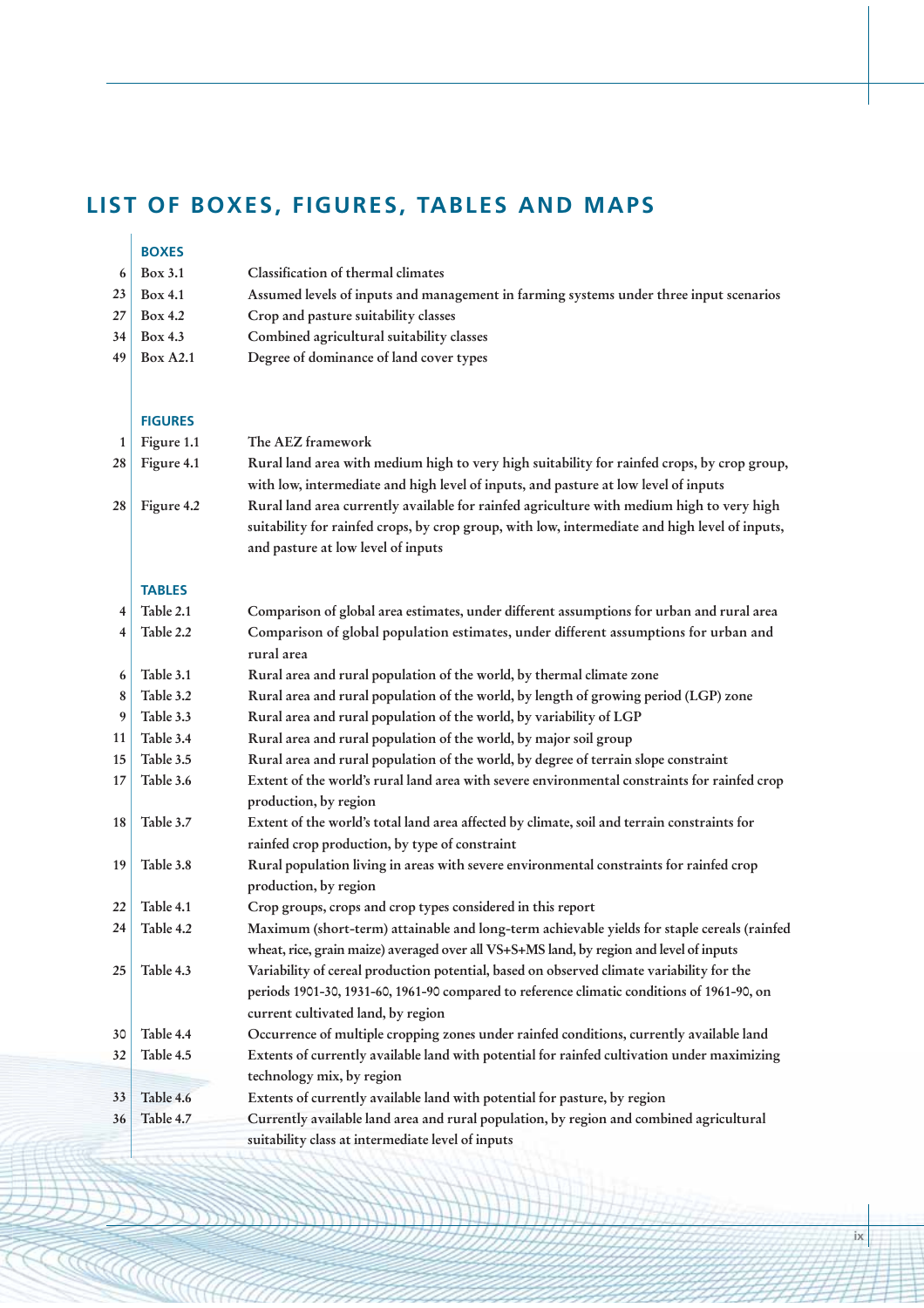| 40       | Table 5.1            | Farming system classes and farming systems of developing and transition countries                      |
|----------|----------------------|--------------------------------------------------------------------------------------------------------|
| 41       | Table 5.2            | Area and population of the developing and transition countries, total and rural, by major              |
|          |                      | farming system class                                                                                   |
| 41       | Table 5.3            | Rural area and rural population of the developing and transition countries, by major farming           |
|          |                      | system class, with proportion subject to severe environmental constraints                              |
| 42       | Table 5.4            | Rural area and rural population of the developing and transition countries, by major farming           |
|          |                      | system class and combined agricultural suitability class at intermediate level of inputs               |
| 43       | Table 5.5            | Rural area and rural population of the developing and transition countries, by major                   |
|          |                      | farming system class and dominant land cover type                                                      |
| 56       | Table A2.1           | Distribution of rural population, by region and dominant land cover type                               |
| 69       | Table A4.1           | Characteristic of farming systems in Latin America and Caribbean                                       |
| 71       | Table A4.2           | Characteristic of farming systems in East Asia and Pacific                                             |
| 73       | Table A4.3           | Characteristic of farming systems in South Asia                                                        |
| 75       | Table A4.4           | Characteristic of farming systems in Eastern Europe and Central Asia                                   |
| 77       | Table A4.5           | Characteristic of farming systems in Middle East and North Africa                                      |
| 79       | Table A4.6           | Characteristic of farming systems in Sub-Saharan Africa                                                |
|          |                      |                                                                                                        |
|          | <b>MAPS</b>          |                                                                                                        |
| 7        | Map 3.1              | Thermal climate zones of the world                                                                     |
| 8        | Map 3.2              | Length of growing period (LGP) zones of the world                                                      |
| 9        | Map 3.3              | Coefficient of variation (CV) of length of growing period (LGP), 1901-1996                             |
| 10       | Map 3.4              | Global land area with climate constraints                                                              |
| 12       | Map 3.5              | Major soil groups of the world                                                                         |
| 13       | Map 3.6              | Global land area with soil constraints                                                                 |
| 14       | Map 3.7              | Terrain slope classes of the world                                                                     |
| 14       | Map 3.8              | Global land area with terrain slope constraints                                                        |
| 16       | Map 3.9              | Hierarchical distribution of severe environmental constraints                                          |
| 26       | Map 4.1              | Variability of rainfed cereal production potential, by country, 1961-1990                              |
| 29       | Map 4.2              | Multiple cropping zones under rainfed conditions, currently available land                             |
| 31       | Map 4.3              | Suitability of currently available land for rainfed crops, using maximising crop and                   |
|          |                      | technology mix                                                                                         |
|          | 33 Map 4.4           | Suitability of currently available land for pasture                                                    |
|          | 35 Map 4.5           | Combined suitability of currently available land for pasture and rainfed crops                         |
|          |                      | (intermediate level of inputs)                                                                         |
| 39       | Map 5.1              | Farming system classes in developing and transition countries, 2000<br>Occurrence of forest            |
| 50       | Map A2.1             |                                                                                                        |
| 50       | Map A2.2             | Occurrence of cropland                                                                                 |
| 51       | Map A2.3             | Occurrence of pasture and browse                                                                       |
| 51       | Map A2.4             | Occurrence of barren and sparsely vegetated land<br>Occurrence of built-up area and artificial surface |
| 52       | Map A2.5             |                                                                                                        |
| 52       | Map A2.6             | Occurrence of irrigated area<br>Protected area                                                         |
| 53<br>53 | Map A2.7<br>Map A2.8 | Global land cover distribution, by dominant land cover type                                            |
| 58       | Map A3.1a            | Suitability of currently available land for cereals (low level of inputs)                              |
|          |                      |                                                                                                        |

M A P P I N G B I O P H Y S I C A L T O R S T H A T I N F L U E N C R I C U L U D R A D D U C T I O N A N N A N N A N N A N A N I L I T Y

MAPPING BIOPHYSICAL FACTORS THAT INFLUENCE AGRICULTURAL PRODUCTION AND RURAL VULNERABILITY

**]**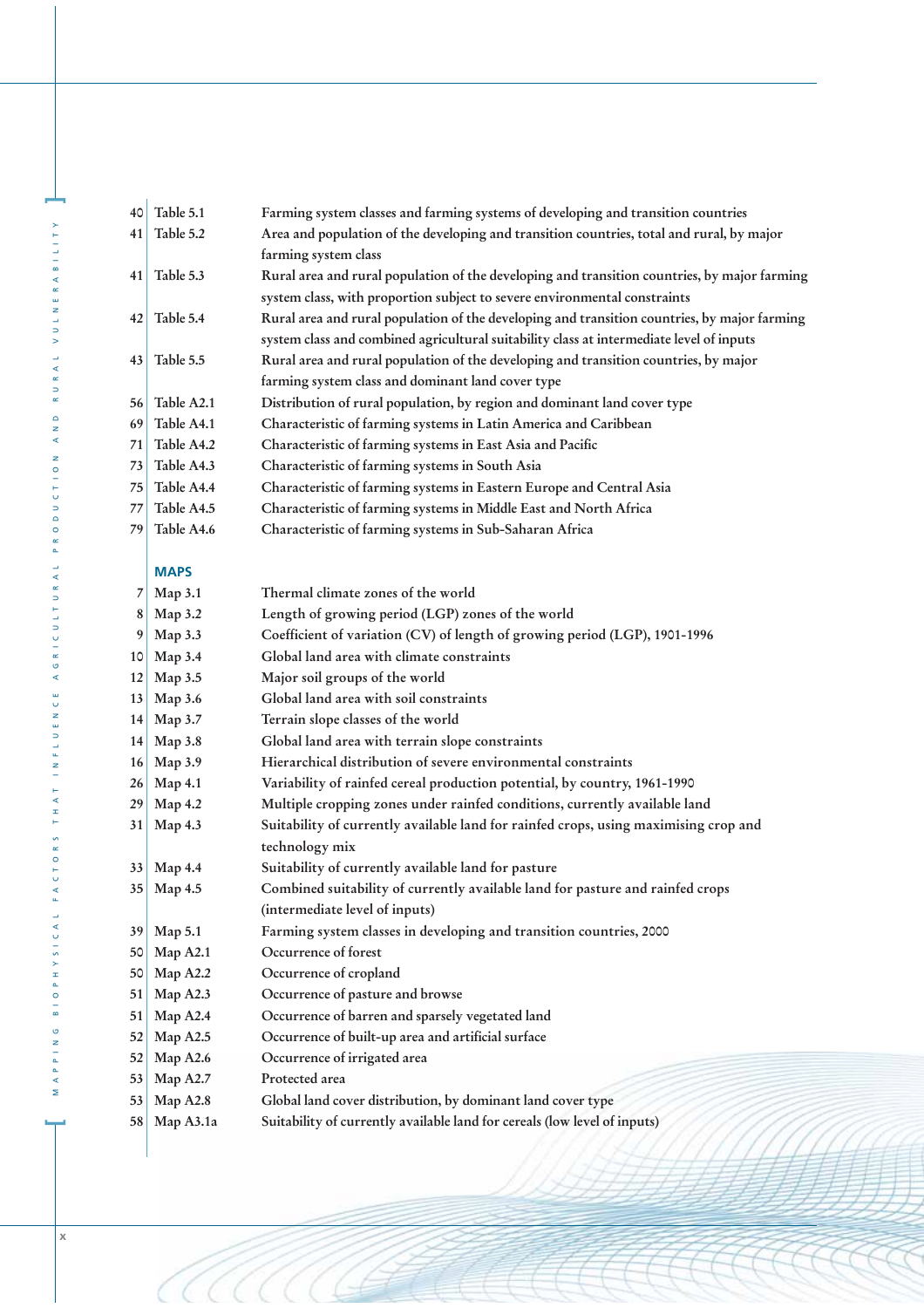| 58 | Map A3.1b | Suitability of currently available land for cereals (intermediate level of inputs)          |
|----|-----------|---------------------------------------------------------------------------------------------|
| 58 | Map A3.1c | Suitability of currently available land for cereals (high level of inputs)                  |
| 59 | Map A3.2a | Suitability of currently available land for fibre crops (low level of inputs)               |
| 59 | Map A3.2b | Suitability of currently available land for fibre crops (intermediate level of inputs)      |
| 59 | Map A3.2c | Suitability of currently available land for fibre crops (high level of inputs)              |
| 60 | Map A3.3a | Suitability of currently available land for oil crops (low level of inputs)                 |
| 60 | Map A3.3b | Suitability of currently available land for oil crops (intermediate level of inputs)        |
| 60 | Map A3.3c | Suitability of currently available land for oil crops (high level of inputs)                |
| 61 | Map A3.4a | Suitability of currently available land for pulses (low level of inputs)                    |
| 61 | Map A3.4b | Suitability of currently available land for pulses (intermediate level of inputs)           |
| 61 | Map A3.4c | Suitability of currently available land for pulses (high level of inputs)                   |
| 62 | Map A3.5a | Suitability of currently available land for roots and tubers (low level of inputs)          |
| 62 | Map A3.5b | Suitability of currently available land for roots and tubers (intermediate level of inputs) |
| 62 | Map A3.5c | Suitability of currently available land for roots and tubers (high level of inputs)         |
| 63 | Map A3.6a | Suitability of currently available land for stimulants (low level of inputs)                |
| 63 | Map A3.6b | Suitability of currently available land for stimulants (intermediate level of inputs)       |
| 63 | Map A3.6c | Suitability of currently available land for stimulants (high level of inputs)               |
| 64 | Map A3.7a | Suitability of currently available land for sugar crops (low level of inputs)               |
| 64 | Map A3.7b | Suitability of currently available land for sugar crops (intermediate level of inputs)      |
| 64 | Map A3.7c | Suitability of currently available land for sugar crops (high level of inputs)              |
| 65 | Map A3.8a | Suitability of currently available land for tree fruits (low level of inputs)               |
| 65 | Map A3.8b | Suitability of currently available land for tree fruits (intermediate level of inputs)      |
| 65 | Map A3.8c | Suitability of currently available land for tree fruits (high level of inputs)              |
| 66 | Map A3.9a | Suitability of currently available land for vegetables (low level of inputs)                |
| 66 | Map A3.9b | Suitability of currently available land for vegetables (intermediate level of inputs)       |
| 66 | Map A3.9c | Suitability of currently available land for vegetables (high level of inputs)               |
| 68 | Map A4.1  | Farming systems in Latin America and Caribbean                                              |
| 70 | Map A4.2  | Farming systems in East Asia and Pacific                                                    |
| 72 | Map A4.3  | Farming systems in South Asia                                                               |
| 74 | Map A4.4  | Farming systems in Eastern Europe and Central Asia                                          |
| 76 | Map A4.5  | Farming systems in Middle East and North Africa                                             |
| 78 | Map A4.6  | Farming systems in Sub-Saharan Africa                                                       |
| 81 | Map A4.7  | Farming systems in developing and transition countries, 2000                                |
|    |           |                                                                                             |

KALAHANG KA

**xi**